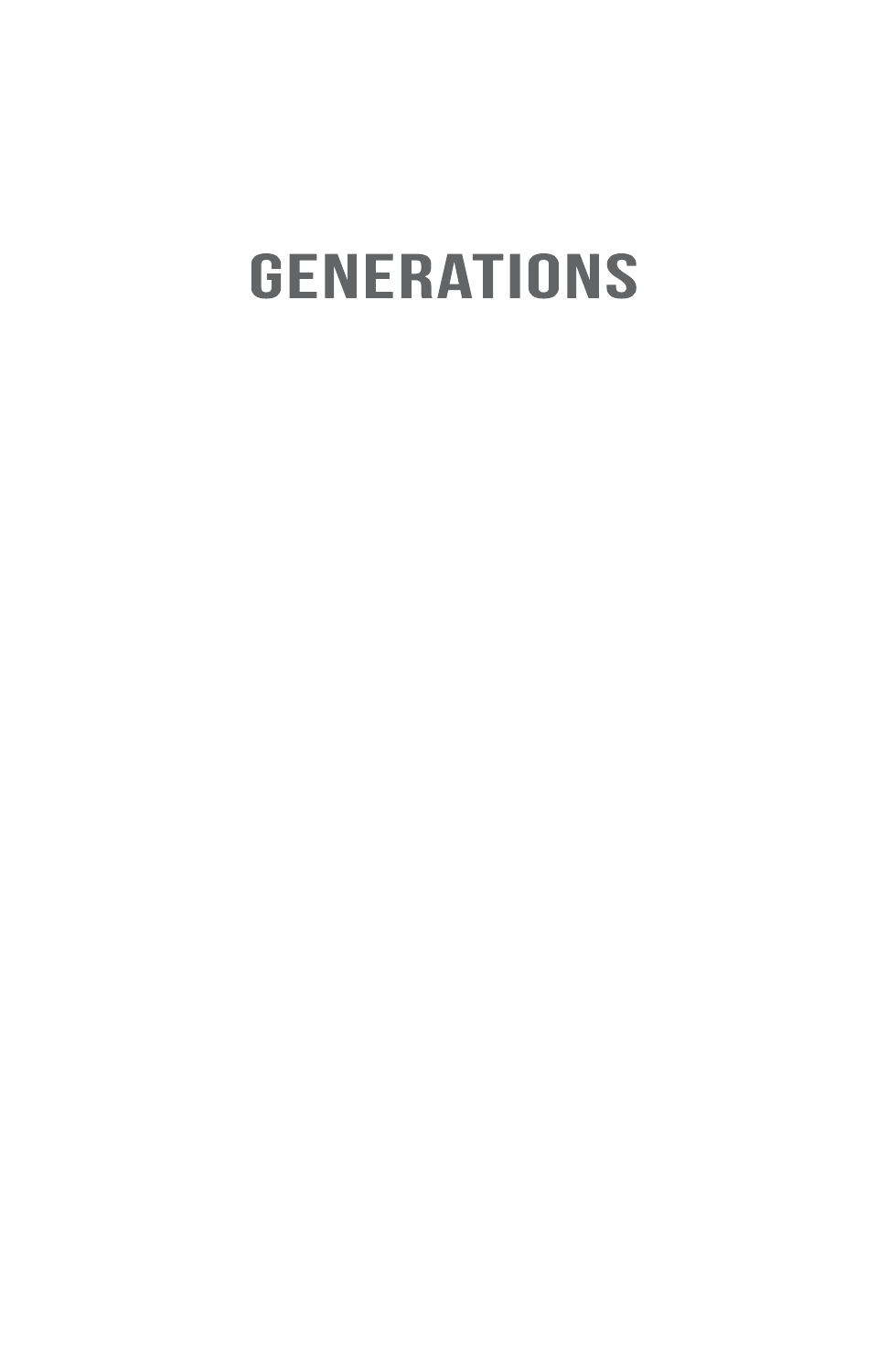

### **TRANSLATION INITIATIVE OF THE TAMIL NADU TEXTBOOK AND EDUCATIONAL SERVICES CORPORATION**

This is a project of the Tamil Nadu Textbook and Educational Services Corporation to identify and translate into English, Tamil literary works, that they might enhance the reach of Tamil antiquity, tradition and contemporaneity and enrich World Literature.

### **Members, Academic Advisory Committee (Translation)**

Dr. R. Balakrishnan, IAS, Researcher and Writer Thiru. S. Ramakrishnan, Writer Thiru. S. Madasamy, Educationist Thiru. P.K. Saravanan, IRS, Writer

### **Project Execution Team**

Tmt. B. Valarmathi, Chairperson, TNTB & ESC Tmt. S. Jayandhi, IAS, Managing Director, TNTB & ESC Thiru. Dr. S. Nagaraja Murugan, Member Secretary, TNTB & ESC Thiru. R. Dhayalan, Financial Advisor, TNTB & ESC Dr. T.S. Saravanan, Deputy Director (Translation), TNTB & ESC Thiru. K. Subramani, Deputy Director (Publication), TNTB & ESC Thiru. M. Appanasamy, Consultant, TNTB & ESC Tmt. Mini Krishnan, Co ordinating Editor, TNTB & ESC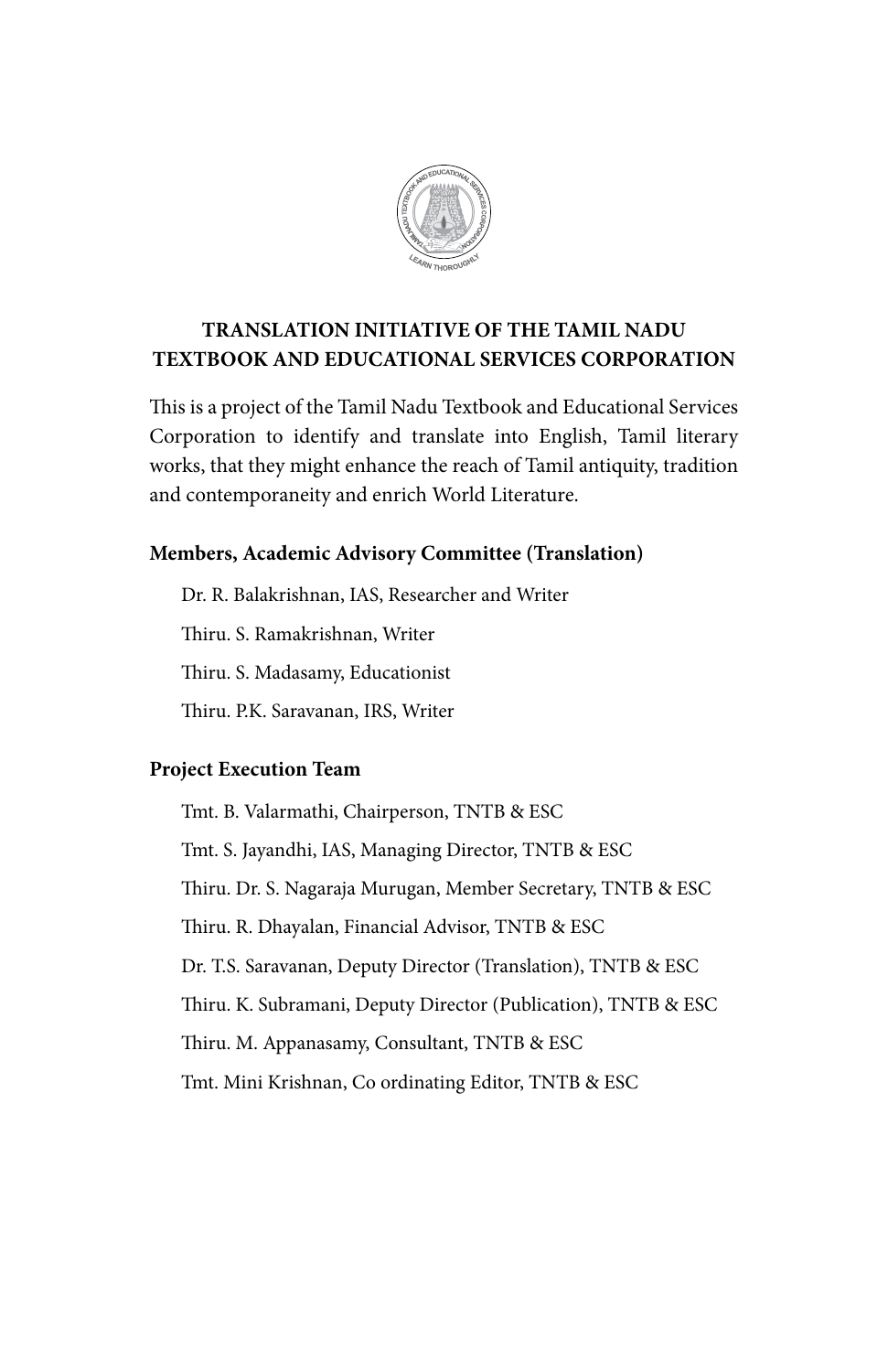### **GENERATIONS** Talaimuraikal

# **NEELA**

 $\overline{y}$ & SARASWATI SAMMAN

Translated from the Tamil Original by Ka. Naa. Subramaniam



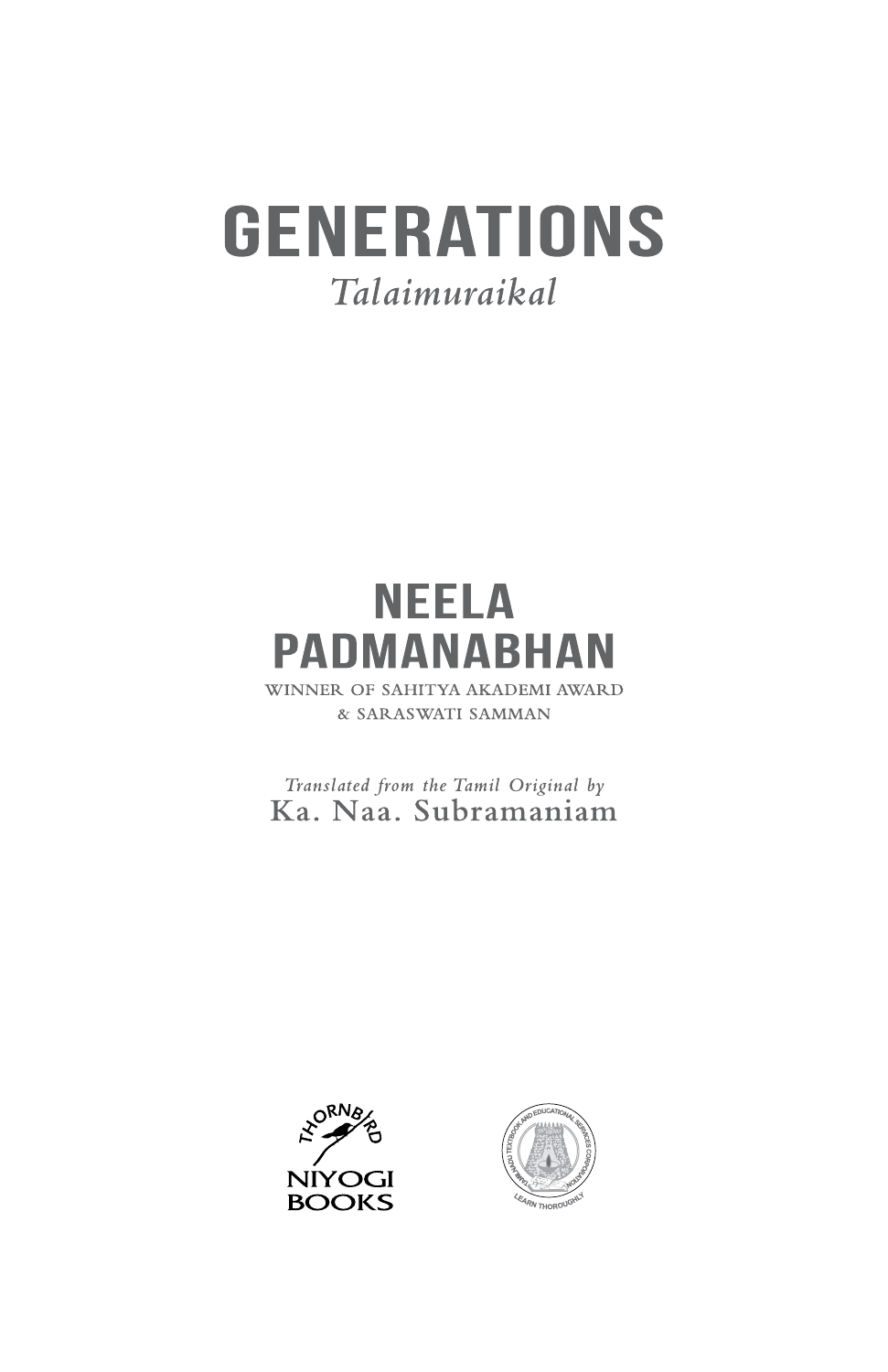#### Published by **NIYOGI BOOKS**

Block D, Building No. 77, Okhla Industrial Area, Phase-I, New Delhi-110 020, INDIA Tel: 91-11-26816301, 26818960 Email: niyogibooks@gmail.com Website: www.niyogibooksindia.com

Text © Neela Padmanabhan Translation © Niyogi Books

Editor: Mini Krishnan Design: Shashi Bhushan Prasad Cover design: Misha Oberoi

ISBN: 978-93-91125-04-2 Publication: 2021

Disclaimer: The contents of this book reflect the views of the editor, the author and the translator. The Tamil Nadu Textbook and Educational Services Corporation is not responsible for the same.

This is a work of fiction and all characters and incidents described in this book are the product of the author's imagination. Any resemblance to actual persons, living or dead, is entirely coincidental.

All rights reserved. No part of this publication may be reproduced, stored in a retrieval system, or transmitted, in any form or by any means, electronic, mechanical, photocopying, recording or otherwise, without the prior permission of the publishers.

Printed at: Niyogi Offset Pvt. Ltd., New Delhi, India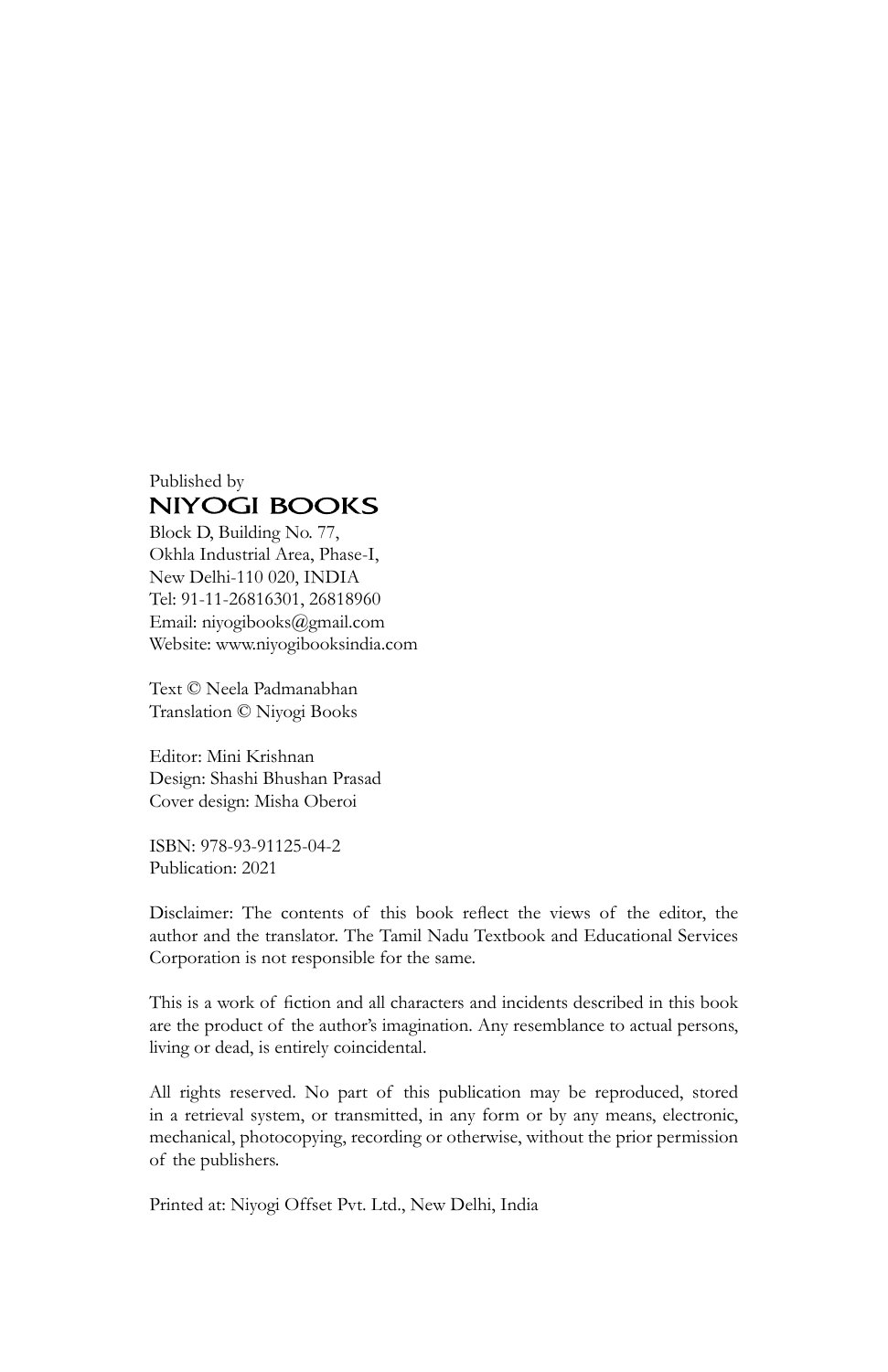Introduction

 $\mathcal{J}^{\text{t}}$  is from these elements—story, people, and rhythm identified by E.M. Forster, that a good novel is put together. When the spirit of the "navarasas" (the classical Indian ninefold quintessence of emotion) combine felicitously, you have an authentic Indian novel. *Talaimuraikal* (*Generations*) begins and ends on a note of peace and auspiciousness, and in between is a taste of the fullness of human experience. Not many modern Indian novels have achieved this balance.

*Generations* is a story of generational change and conflict and of how a boy grows up to take charge of a family which has loved its traditions not wisely, but too well. Neela Padmanabhan wrote it at the end of the 1960s, setting it some 25 years earlier. The many - branched plot, with big and little stories flowering on every twig, is rooted in the life of a single community—the Tamil speaking Chettis of Eraniyal town in the southernmost part of India, Kanyakumari District, on the border of modern Kerala. In the 1940s, this was still a part of the princely state of Malayalam-speaking Travancore (now southern Kerala). The Tamil that is spoken here has a Malayalam lilt and many Malayalam phrases and idioms, but the Chettis of the "Seven Towns", as they call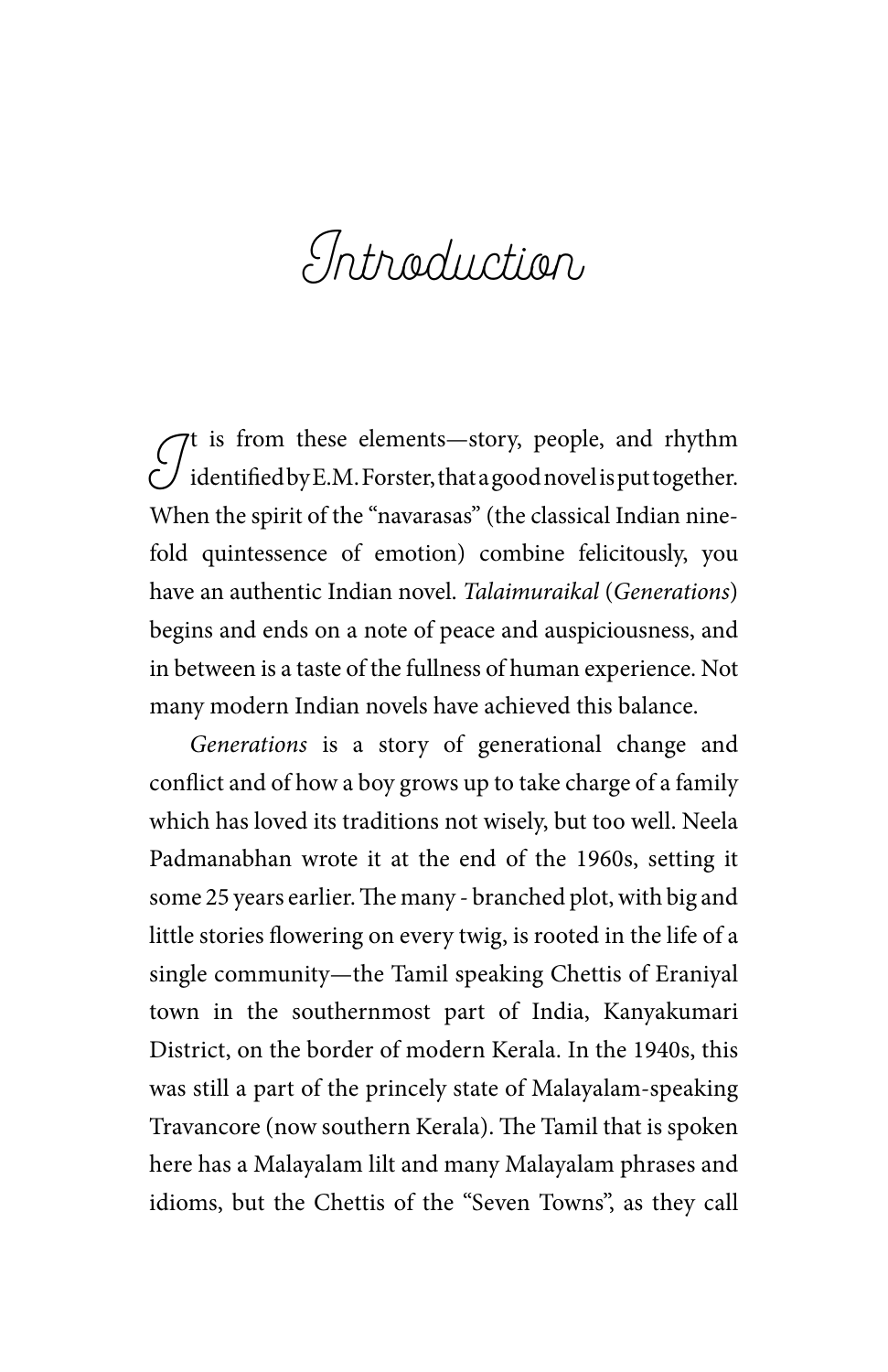themselves, think of themselves as Tamils, with a distinctive culture. The wider Malayali society does, however, impinge on the claustrophobic milieu of the migrant Chettis. It offers an escape valve for the rich and bored (as in the case of the young Koonangani, who takes a Nair mistress), or a haven to those who, like Kuttalam, are the victims of ostracism.

The novel is an original and fresh distilling of the indigenous tradition of orature, a distinct art form in this region with practitioners, such as the Brahmin Bhagavathars, the Oduvars or temple-reciters, and the Therukoothu (street theatre) players relating stories from the epics and the Puranas. Storytelling thrived within the family, with older members using ancestral history and legend to reinforce favoured attitudes and values.

This genre used, not the formal written Tamil, which is standardised, but oral Tamil, which varies from district to district and between castes and communities. In the book's many fine passages, Neela Padmanabhan raises this common speech of Eraniyal Chettis to the level of poetry, incorporating proverbs and idioms, humorous and witty anecdotes, and several kinds of folk songs, from droll nonsense rhymes to sonorous dirges. Because the writer has chosen the spoken form, his Tamil has escaped the tendency to pedantry and affectation observable in some forms of literary Tamil. Here the borrowings of the dialect from Malayalam and English are "tamilised" with an instinctive ear for the euphony peculiar to Tamil.

Though *Generations* is an intricate tale, it is simply told. The reader has a restful feeling of being in the hands of a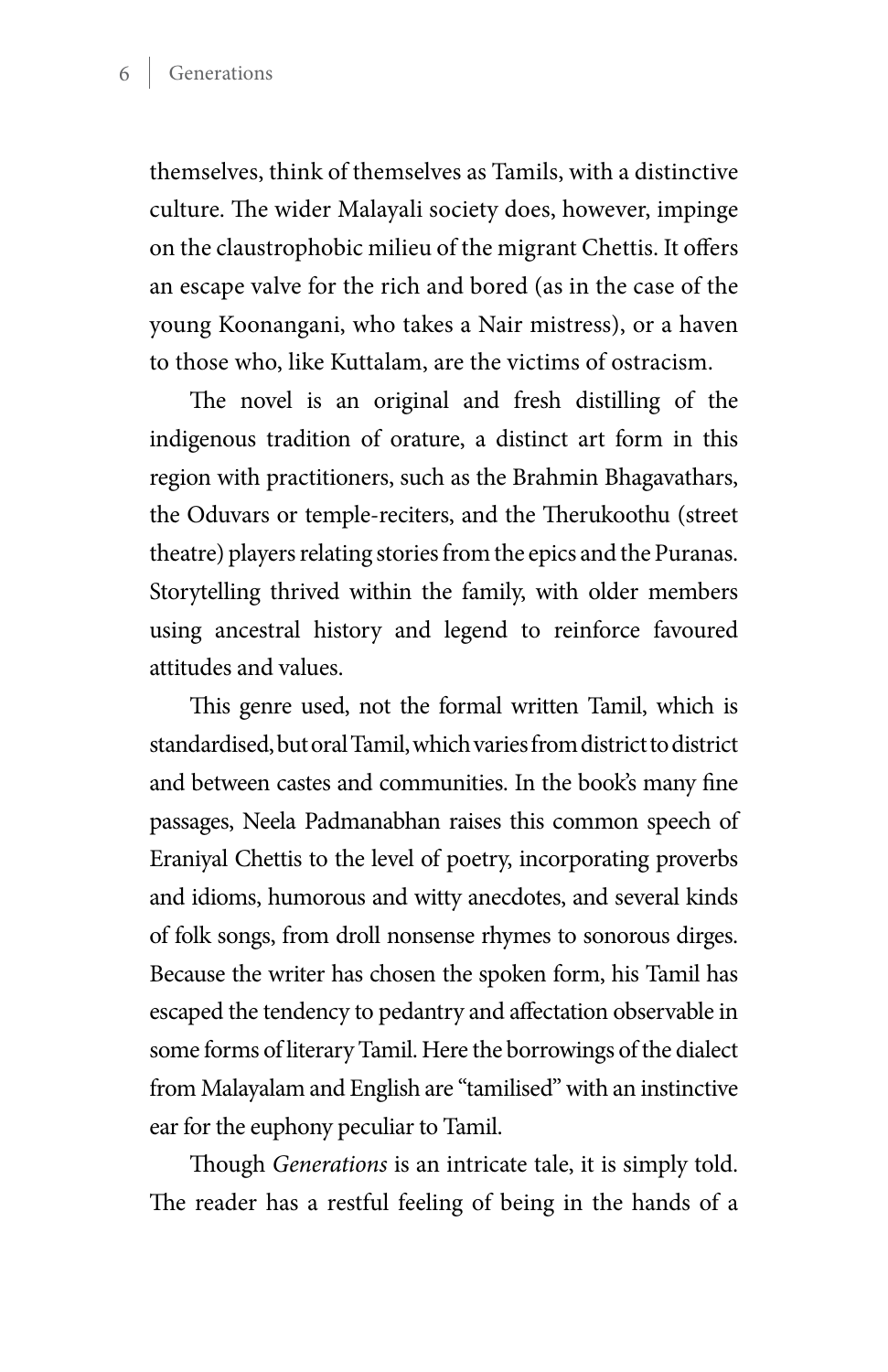master, because its particularities are meticulously delineated against the background of language, myth, and ethnic consciousness. In the original, the effect is like being led into a cave where time and space have been compressed. Your pupils slowly expand to take in the surrounding frescoes, executed with pigments that you recognise immediately as taken from the earth that is common to all, although you may be from another part of it. Character after character comes alive for you, as you share the vision of the author-protagonist.

The theme is the dilemma of the individual who is faced with two needs—one, to cleave to a nurturing tradition, and another, to redress an injustice that receives sanction in that tradition. A third need—to make one's way independent of the tradition—remains suppressed till the end, when changed circumstances dislodge it and set it free, as the wind might loosen a seed stuck in a dry spot.

The novel describes the immiseration of a family and a caste, leading to migration. Family legends preserve the experience of uprooting and migrations within the southern country. These "little migrations over relatively smaller distances than those across the seas" disprove the stereotype of "unchanging India". Many families, even in the relatively more stable South, have a history of having come from "somewhere else", carrying with them an irreducible minimum of cultural baggage, which will affirm their distinct identity.

Young Diravi, descendant of a clan of small traderfarmers of the Chetti caste who had migrated from Tamil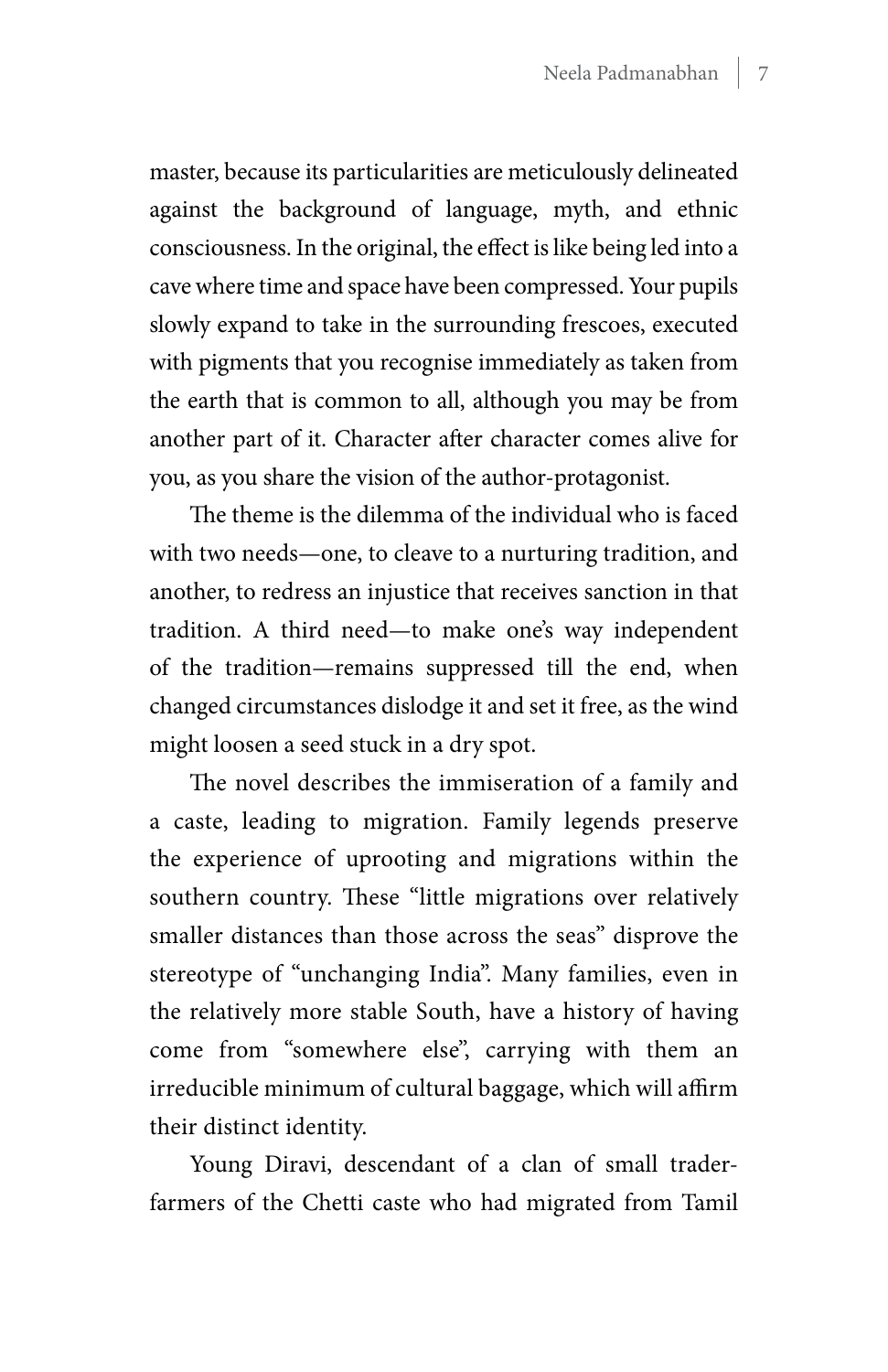Nadu to the princely state of Travancore centuries earlier, has imbibed throughout his childhood certain socialising values along with his grandmother's stories of a vanished glory.

When his parents decide to get their daughter, Nagammai, married into a wealthy family (so that she will always have "a fully belly"), Diravi comes face to face with another and less attractive face of tradition. It is the face of Papati, the grasping mother-in-law. It is the face of Sevantha Perumal, the son-in-law, who gets away with dismissing one wife to marry another. It is also the face of Unnamalai Aachi, the honoured grandmother, who deeply believes it is wrong for Nagu to be set free from her non-functional marriage to marry another man.

Is the double standard an inescapable result of the adherence to the age-old virtue of honour and chastity (*karpu*) on which the Chettis, like all true Tamils, are supposed to pride themselves? The question can only be articulated properly by one who has looked closely at the stuff of their lives—their livelihood, their beliefs and habits, customs and rites.

Suffering the insult of his sister's rejection, along with his parents and grandmother, Diravi becomes extraordinarily sensitive and observant.

The novel is peopled by dozens of characters, young and old, each of whom appears to Diravi to be a curiously dynamic natural creation. He discovers that it is not so much material circumstances, but a person's cast of mind that seems to really determine his or her behaviour. It is a wonder to him how his grandmother, Unnamalai Aachi's lifelong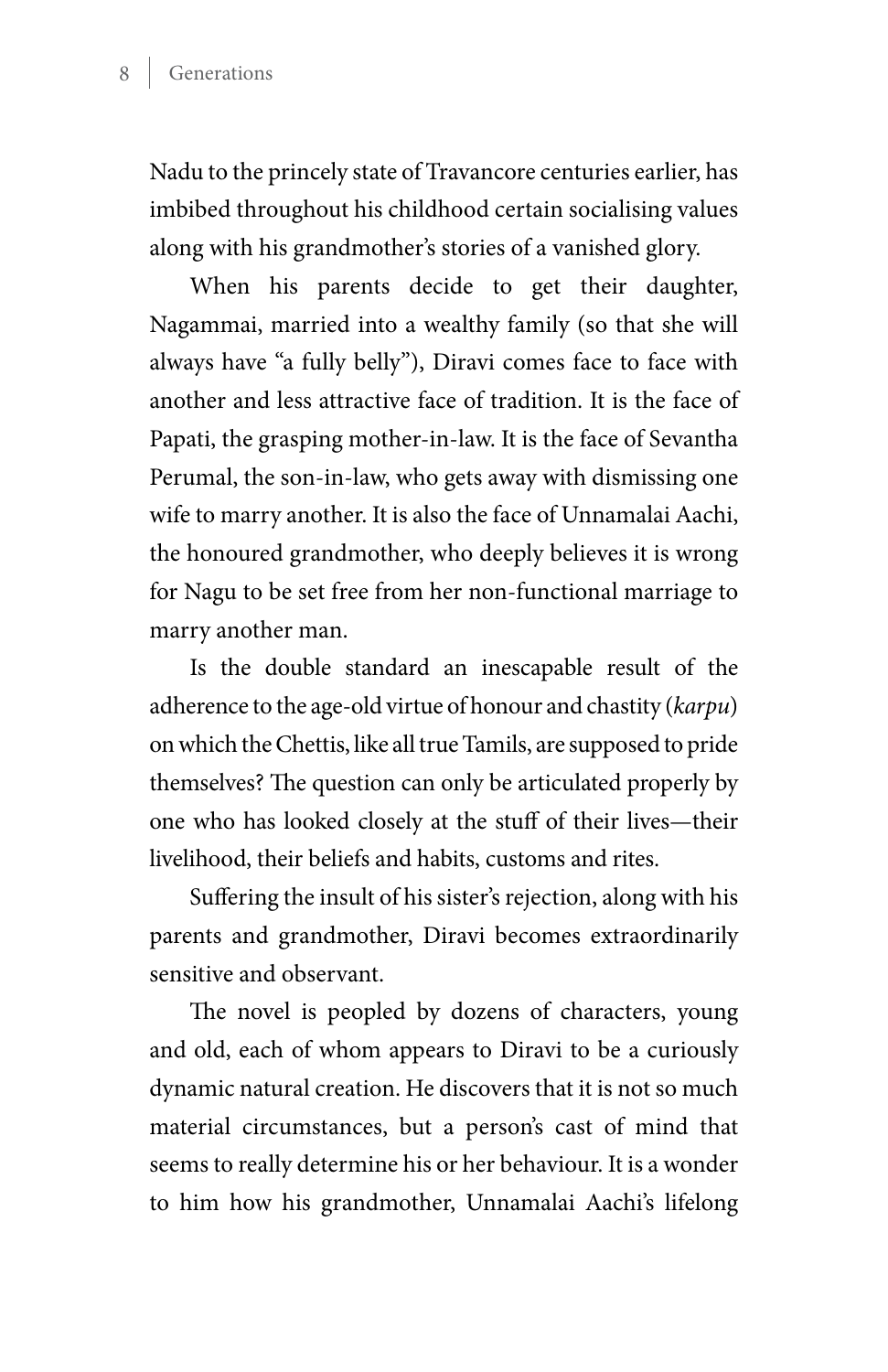widowhood and poverty have not soured her or depleted her energy. She is described in loving detail from her *vibhuti* (holy ash)-smeared forehead and her huge earlobes, with their dangling *paambadam*s (large gold ear-ornaments in a cluster of geometric shapes, which are worn with pride by elderly women of the southern districts of Tamil Nadu) down to her "elephant leg" afflicted with filariasis. Not only does this redoubtable woman have a large and imposing nose that says "Here I am! Look at me!", but she also has a palpable sense of the "soul" of her community. She works hard all day long, assists and advises everyone around her, tells stories to her grandchildren, and sleeps soundly, having delegated all her sorrows to God. Her cherished beliefs and her misgivings about new ways form a vantage point from which Diravi appraises life, and from which he must descend and eventually depart.

It is Unnamalai Aachi who tells of the glory of Chetti women who have been sacrificed for the sake of *karpu*, like the legendary Chetti sisters, whose cleverness cost them dearly. Their descendants are Diravi's sisters—one, a fulfilled wife and mother, another, a *vaazhavetti* (lifeless, discarded wife); and a third girl-child, whose carefree childhood ends at puberty when she must recede into the *saappu* (the darkest corner of the house).

There are also regressive women like Papathi, Nagu's rich mother-in-law, who has driven out her sick husband, and Thayi, the wife who leaves her husband, because he has lost all his money. A poor man like Diravi's father agonises over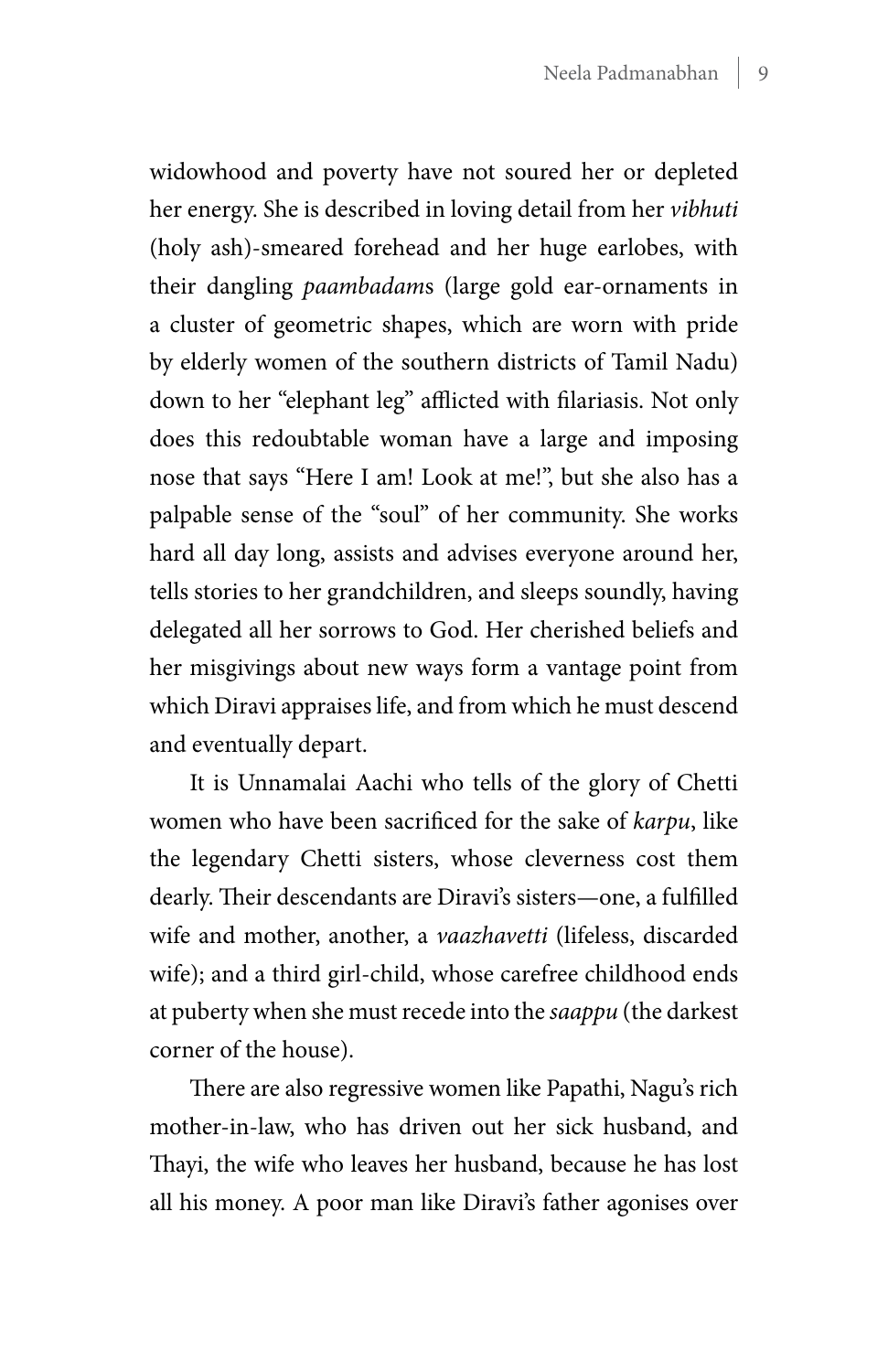having to make lavish gifts to his daughter's mother-in-law at every stage of her wedding, but puts up with it all for the sake of caste and family honour. But another poor man, Kuttalam, is driven to defy the community. He befriends men of other castes, thus threatening the caste cohesion so prized by these migrants. Some men grow in statute with suffering, like old Koonangani Paatta, when his wife and sons desert him; others lose their dignity, like the bankrupt and disgraced Kolappan.

### **The Centrality of Ceremony**

Chettis throw themselves into the observation of rites and ceremony, abandoning all caution and frugal instinct; in fact, all their other anxieties and concerns, as soon as any festive opportunity presents itself. It is believed that to hand back, when an auspicious moment is at hand, is to spurn Lakshmi, the Goddess of Fortune. Nagu is married off as soon as a wealthy bridegroom turns up for her, for a wedding is by definition an auspicious event.

Rites strengthen bonds and establish hierarchies of power; they give vent to creative as well as destructive energies. A ceremony initiates the bride Nagu into household tasks, another announces Salam's attainment of puberty, a third blesses Diravi's oldest sister, before she delivers her first child, a fourth orchestrates the rejoicing at the baby's first morsel of solid food. Sixteen days of ceremonies, punctuated by dirges, exorcise the grief felt by all at Unnamalai Aachi's death. Ceremonies weld the community together in the face of their special goddess,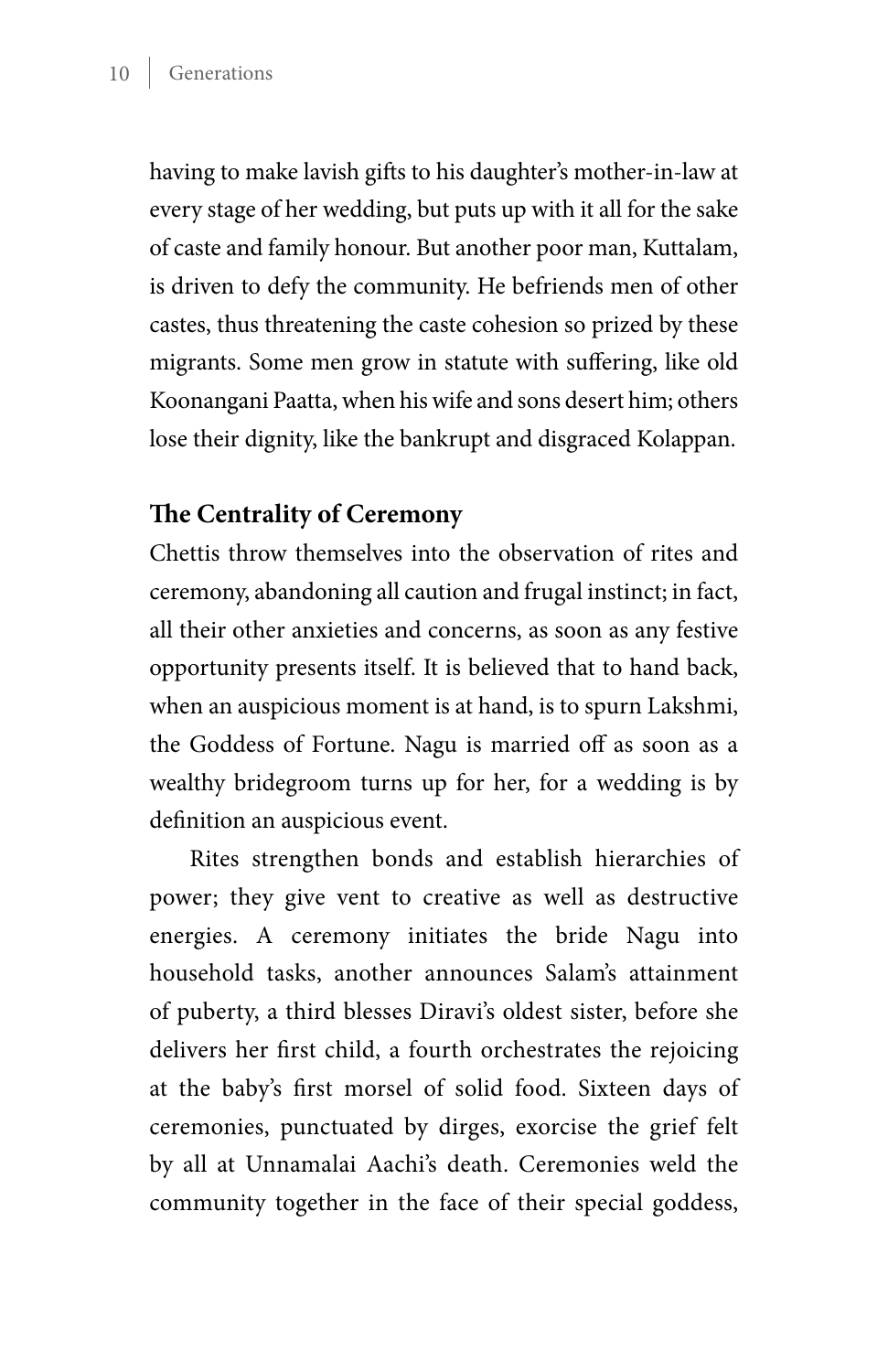Nagammai, after whom the luckless Nagu has been named. At the Oduparai festival, held once in 12 years, Diravi finds himself "seized by a strange ecstasy of devotion". The reader can almost taste the special, sacred *kozhukattai* of riceflour, fruit, coconut, and jaggery ("with not a drop of water added"), baked by the Chetti families in underground pits in the open field, where Goddess Nagammai has stood ever since the Chettis arrived here, fleeing from a king's rage.

### **Diravi's Awakening**

These and other fantastic and lyrical episodes in the collective consciousness of the Chettis are, for Diravi, a kind of continuous dream, from which he periodically jerks awake. At the end of the festival, after honouring the idol of *karpu*, comes the news that a widow has run off with her lover, and Diravi awakens once again to the implications of the double standard of sexual morality. The town council (the caste panchayat), which is supposed to guard the identity and the honour of the group, finds it convenient to please the rich Sevantha Perumal.

Unnamalai Aachi, grieved by Nagu's situation, can get to sleep at night, because she simply "leaves it all to God", but Diravi feels the need for meaningful action. Aware as he is of the complexities and contradictions, he never forgets that he is a cherished offshoot of his community. This gives him the credentials to diagnose and to attempt to heal its great sickness of spirit. His weak parents and his neighbours are "frogs-in-a-well"—they cannot help him. It is outside the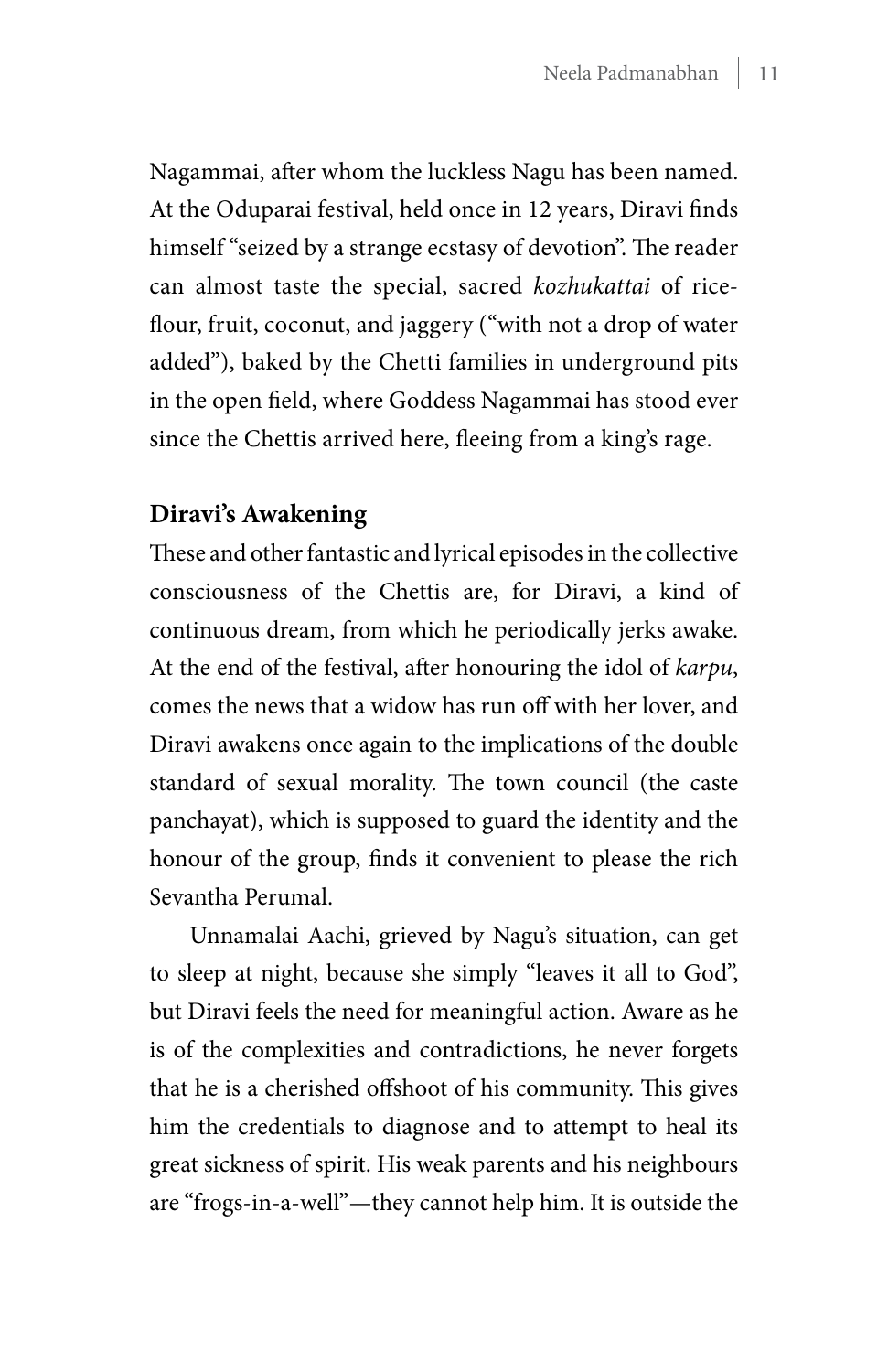community, in the person of Moses, the Malayali Christian, that he finds some practical advice. When he begins to act on it, however, he is soon weighed down by a sense of doom. How calamity actually strikes, and brings not only an almost divine retribution in its wake, but also the possibility of freedom and peace, are masterfully told. The novel ends as it begins, with an obeisance to Singa Vinayaka, the tutelary deity of the Eraniyal Chettis.

Because Neela Padmanabhan does not wriggle away from Diravi's dilemma into the literary mode of subjective expressions, the novel stays on course. He does not squander his narrative resources, and every word, image, and anecdote has a bearing on Diravi's development. A work of great imaginative power, this is also a realistic story of how social change has sometimes taken place in India.

How Diravi prepares himself, consciously as well as unconsciously, to fight for what he judges to be his sister's interests, is a reflection of the actual struggle of gender justice that several progressive men have waged on behalf of women. That Nagu has not a word to say for herself throughout the novel is in itself an implicit statement of women's status. Some men have felt that injustice keenly. Though Diravi has no pretensions to become a crusader or a social reformer, he does become his sister's defender. Brotherly chivalry, a common theme in Indian fiction and cinema, is handled convincingly here, without a trace of sentimentalism.

Vasantha Surya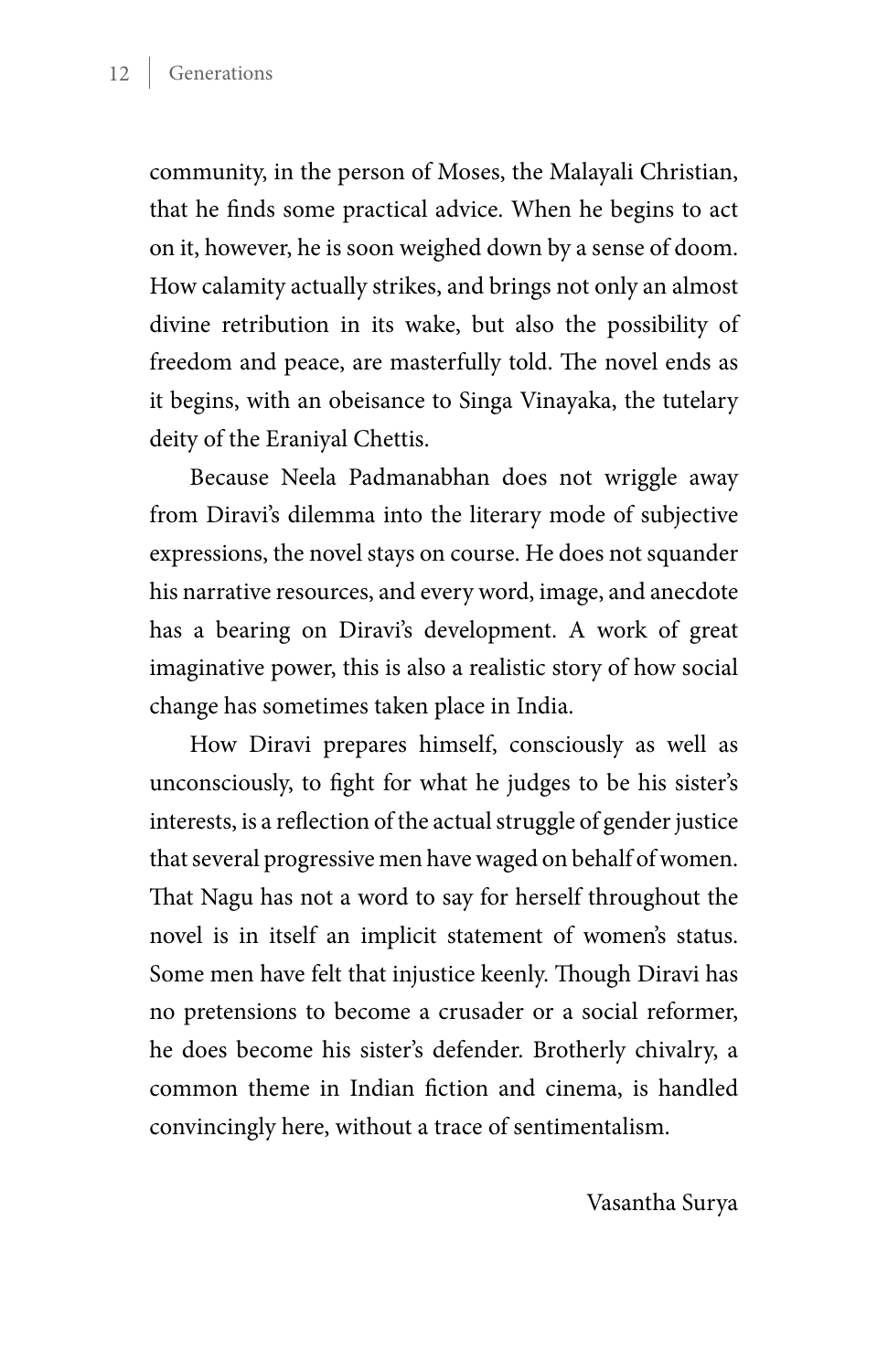One

The early dawn was cold with the Singa Vinayaka<br>temple<sup>1</sup> tolled for the first puja of the day and the waves temple<sup>1</sup> tolled for the first puja of the day and the waves of sound, when they reached the long street stretching from east to west, had lost much of their volume and turbulence, retaining only their somewhat spiritual urgency.

The two rows of houses in the street facing each other were small and old-fashioned. True, there were signs of modernity in ungainly patches of colour, newly and thickly laid on. But modern conveniences like electricity had not touched the street at all.

At one end of the street, facing north, was an old, small house. It had a single wooden door blackened and infested with termites. Beyond the door was a passage bordered on both sides by raised verandahs—the verandah on your left as you entered being the smaller one. The big, broad verandah on the right was smeared with cowdung. Unnamalai Aachi<sup>2</sup> was lying on her side on the right verandah and woke up when the temple bells began to ring, saying as was her custom, "O Lord, Singa Vinayaka, my God," mixing it with succeeding yawns, stretching her limbs, then sitting up and stretching her legs before her.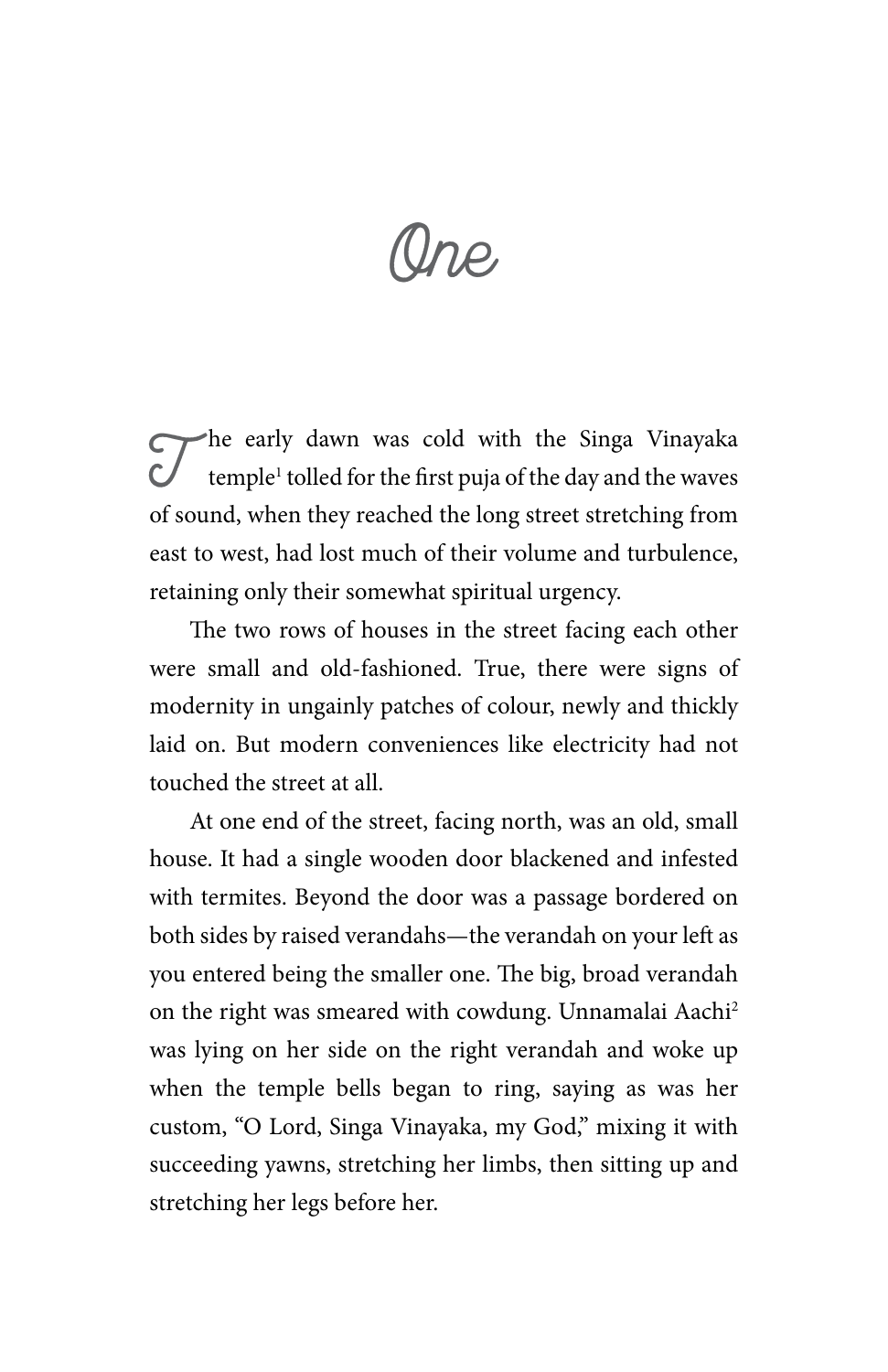The first thing Unnamalai Aachi took care to see on waking up were the fronds of the coconut-palm rising against the lightening sky over the inner open quadrangle, though the palm was not yet clearly visible in the weak light of dawn. She believed that it was auspicious to see the palm fronds first thing in the morning. "Isnt the coconut tree the *karpaga*<sup>3</sup> —the all giving tree?"

Her legs were stiff with the cold and one of them was affected by elephantiasis—the gift of her baths in the river, Valli, in her younger days as she told all who would listen to her on the subject. The leg had grown bigger with each monthly succession of lymphatic fever. It was fair, bright and shiny, both because of the oil rubbed onto it and the natural colour of the woman herself. Unceasing work had made her strong and thickset, though, now, with age, she was losing weight. Her legs hurt all the time. On rising in the morning, she massaged her legs from toe to thigh with a skill and ease born of daily habit.

Aachi's adored grandson, Diravi, was trying to ward off the cold by curling up inside his blanket. He was lying on the same verandah as the old woman. "Paatti, is it already 5?" he asked, freeing only his mouth reluctantly from the enveloping blanket. "Yes…darling, get up. Children, get up and start reading your books." The old woman paused in the massaging of her legs to say just this and renewed the exercise with greater vigour.

"Isnt it cold? Freezing cold? Don't you feel it Aachi?" asked the boy, Diraviam, expressing his reluctance to get up.